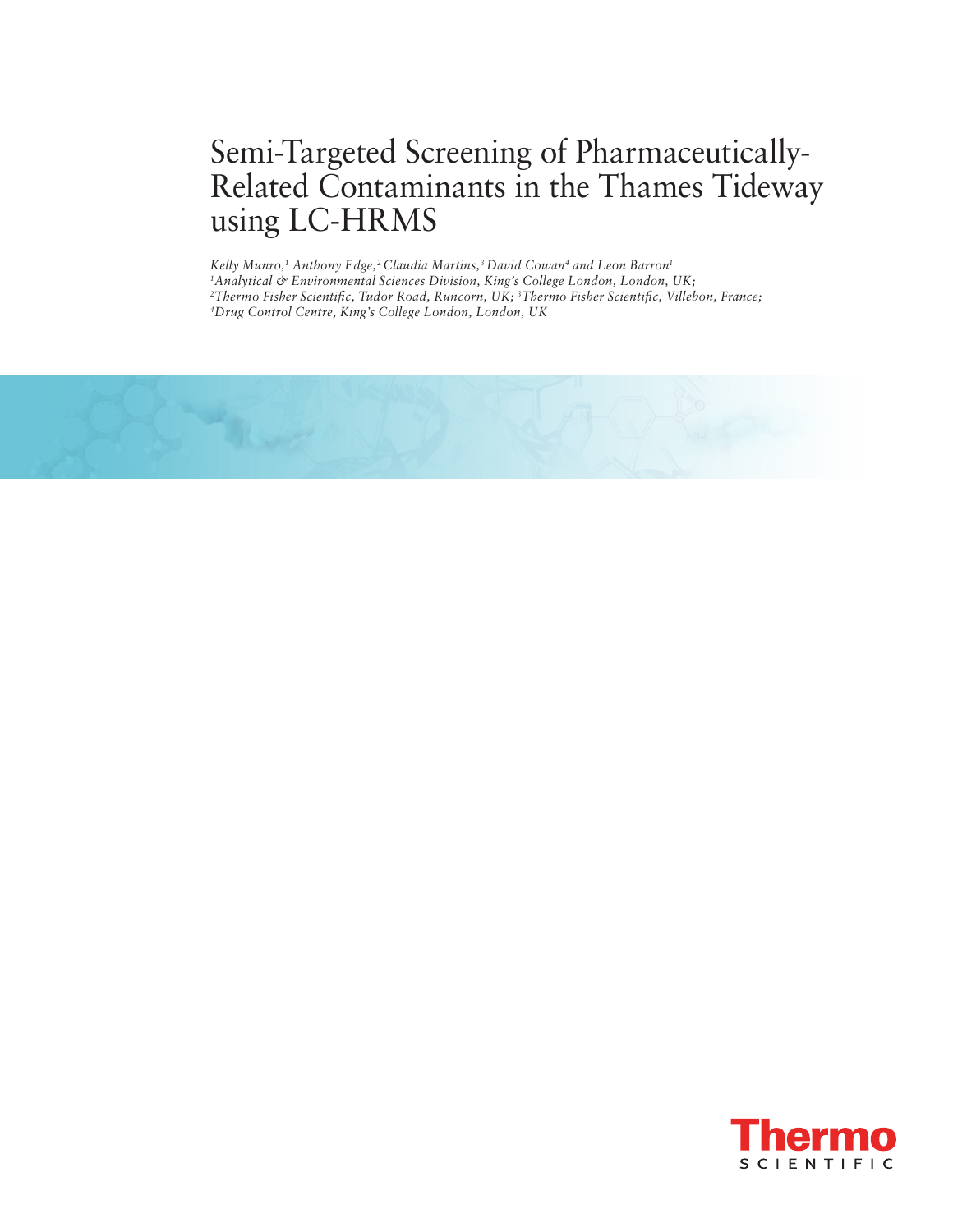### **Overview**

The occurrence of pharmaceutically -related contaminants within the environment continues to be a research area which generates great interest. The full environmental effects of chronic exposure of such pollutants have yet to be fully understood. As such more knowledge is sought on the presence of these contaminants within the environment.

Traditionally, a targeted multi -residue analytical approach is applied to the analysis of environmental waters. A consequence of this can be a somewhat limited estimation of the true breadth of occurrence of pharmaceutically -related drug residues within such waters. Recent advances have seen non -targeted methods proposed as valid alternatives to the traditional approach.

A ʻsemi -targeted' analytical approach is presented herein for the detection of a range of over -the -counter, prescribed and illicit drugs in environmental waters using mixed mode solid phase extraction (SPE) and liquid chromatography -high resolution mass spectrometry (LC -HRMS). The potential to perform retrospective non -target analysis is also presented.

## **Experimental**

A broad analytical screening method, shown in Figure 1 , was developed using a selection of structurally diverse species which represented a variety of compounds classes, functional groups, p *K*<sup>a</sup> and log *P* values as well as reported environmental occurrences .

1<br>1000<br>1000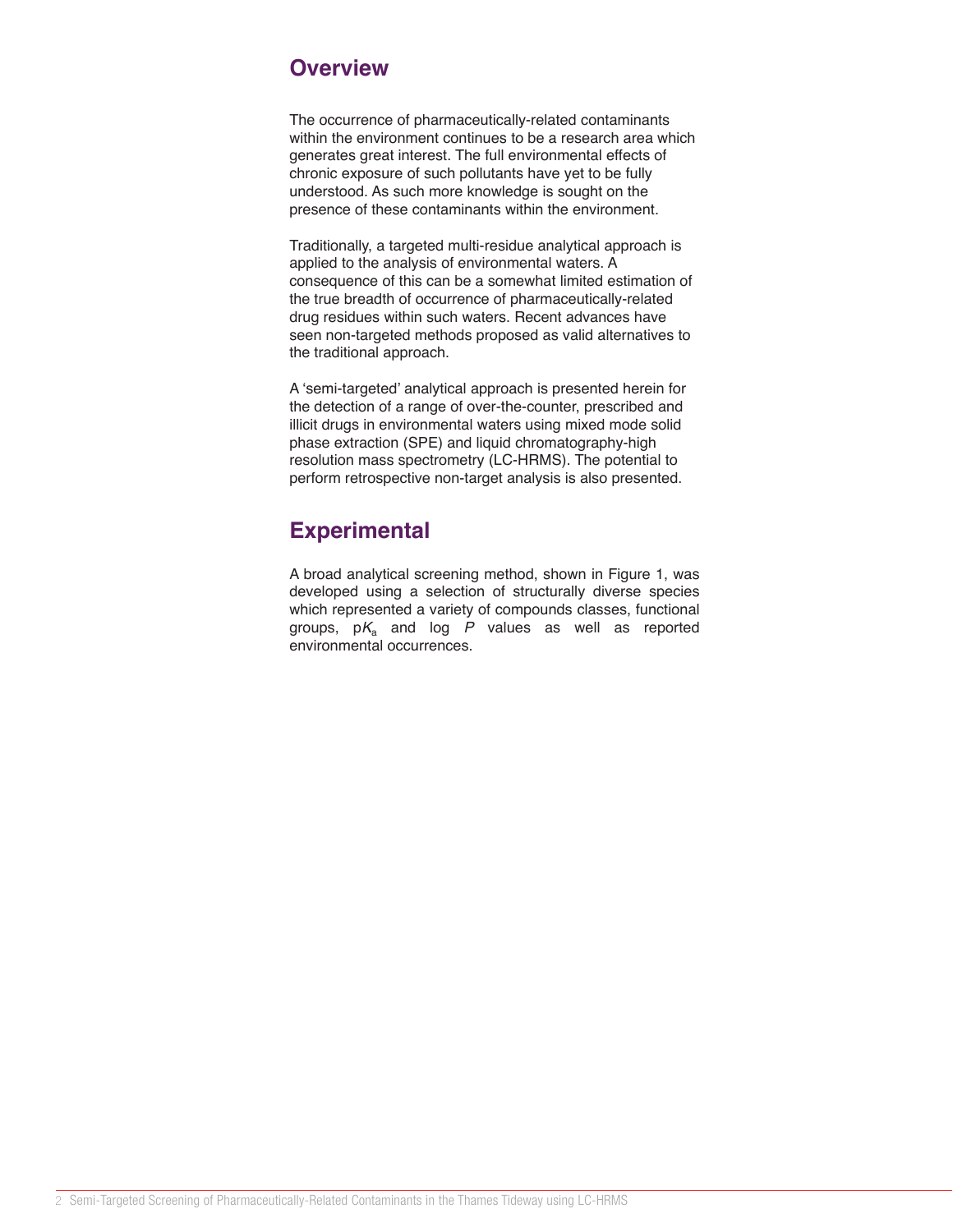#### **FIGURE 1**

Schematic showing developed semi-targeted analytical approach.



LC-HRMS was performed using a Thermo Scientific QExactiveTM (Thermo Scientific, Bremen, Germany), and the chromatographic and MS conditions are detailed in Table 1.

#### **TABLE 1.** LC-HRMS conditions.

|             | <b>Column</b>               | Thermo Scientific Accucore™ 2.6<br>C18 (150 x 2.1 mm)                                                               |             |
|-------------|-----------------------------|---------------------------------------------------------------------------------------------------------------------|-------------|
| LC          | Mobile Phase                | A: 90:10 Water + 10mM Ammonium<br>Acetate: Acetonitrile<br>B: 20:80 Water + 10 mM<br>Ammonium Acetate: Acetonitrile |             |
|             | Injection<br>volume         | $20 \mu L$                                                                                                          |             |
|             | Flow Rate                   | 400 µl/min                                                                                                          |             |
| <b>HRMS</b> | Capillary Temp<br>(C)       | 350                                                                                                                 |             |
|             | <b>Heater Temp</b><br>(C)   | 300                                                                                                                 |             |
|             | Spray Voltage               | $+ve. 4.5$ kV                                                                                                       | $-ve.3$ kV  |
|             | Capillary<br>Voltage        | $+ve. 52.5 V$                                                                                                       | -ve. 52.5 V |
|             | <b>Tube Lens</b><br>Voltage | +ve. 135 V                                                                                                          | -ve. 135 V  |
|             | Resolution                  | 50,000 FWHM                                                                                                         |             |
|             | Scan Range                  | m/z: 100-1000                                                                                                       |             |
|             | <b>AGC Target</b>           | 1,000,000                                                                                                           |             |
|             | Max. Inject<br>Time         | $100$ ms                                                                                                            |             |
|             | Fragmentation<br>Mode       | <b>HCD (20eV)</b>                                                                                                   |             |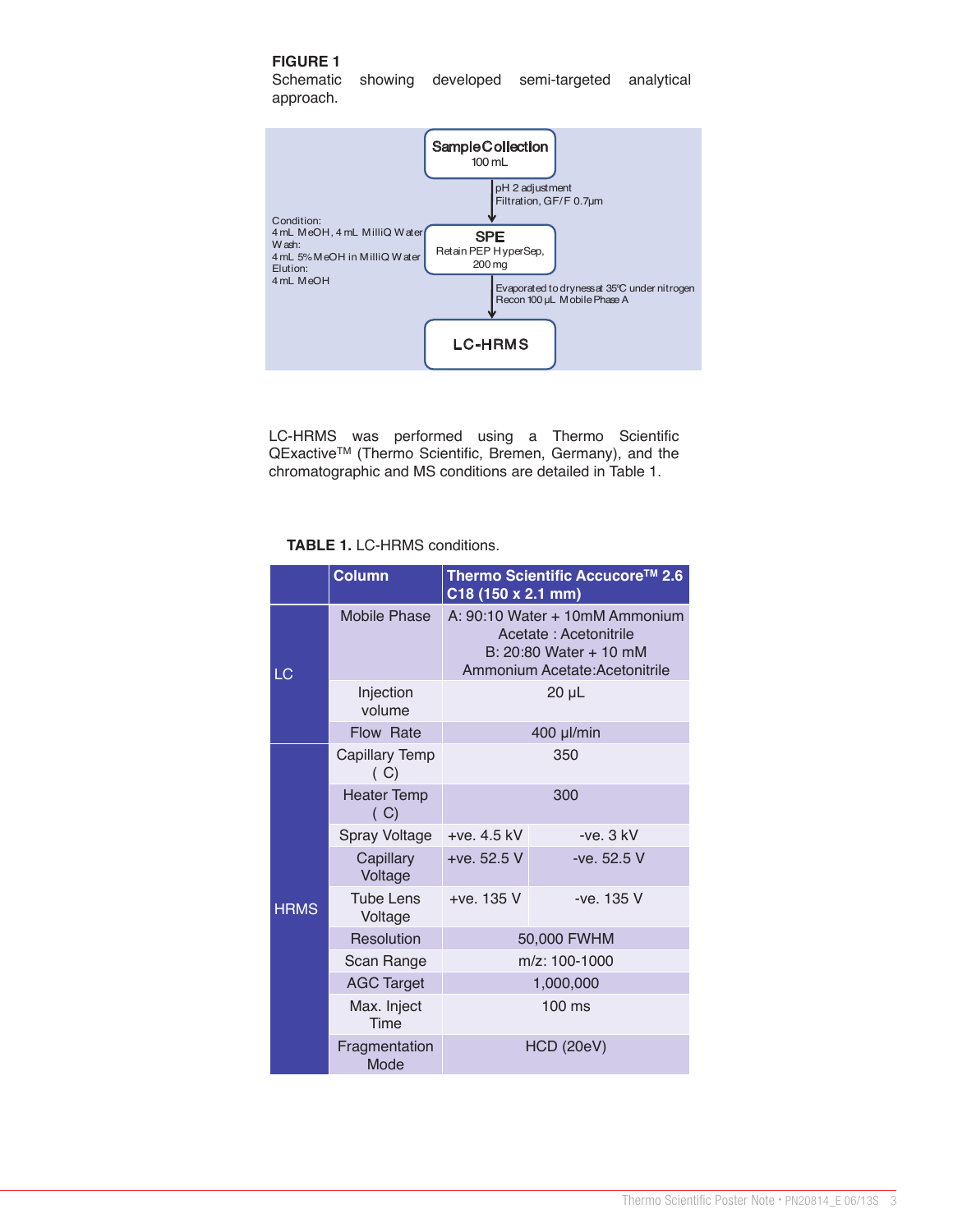### **Results & Discussion**

#### **1. SPE Method Development**

The recoveries of compounds were evaluated for two different mixed-mode SPE sorbents across a range of pH (2-9). Figure 2 shows that optimized absolute recoveries for the majority of compounds were obtained using the Retain PEPfunctionalised polystyrene-divinylbenzene sorbent with a 100 mL sample when adjusted to pH 2.

**FIGURE 2.** Absolute recoveries obtained using a mixed mode PS-DVB sorbent (PEP) and a mixed mode cation exchange sorbent (CX) with a sample adjusted to pH 2.



### **2. ʻSemi-Targeted' Screening of Real Samples**

The developed analytical method was applied to the analysis of both Thames river water and influent wastewater. The presence of an analyte was confirmed by comparison with a reference standard. For example, cocaine is shown in Figure 3.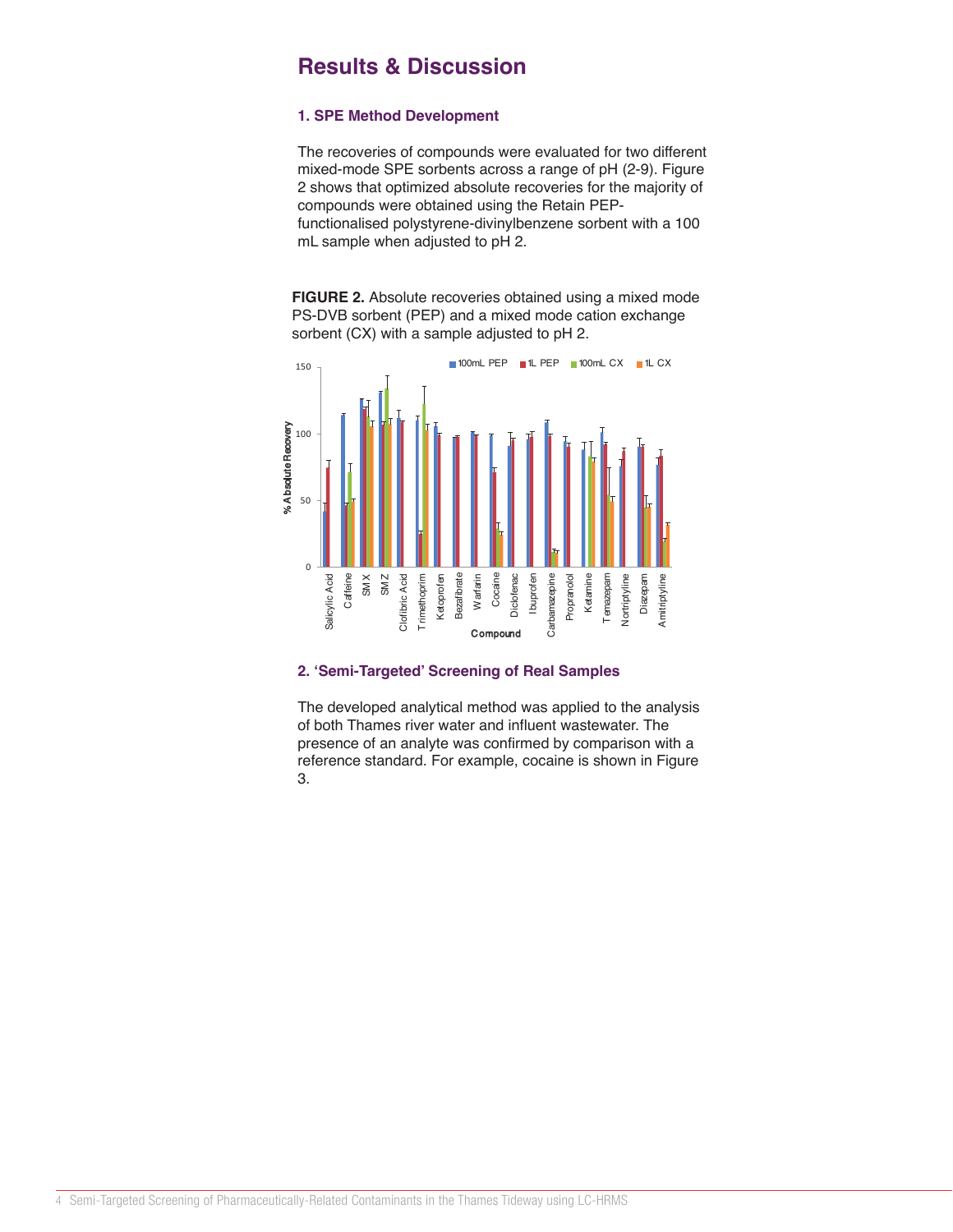

**FIGURE 3.** Cocaine confirmation. t<sub>R</sub>: retention time; AA: Peak Area; AH: Peak Height; BP: Base Peak accurate mass.

Week-long qualitative studies of both river water and influent showed that the majority of the targeted compounds were present, shown in Figures 4 and 5 respectively. A quantitative analysis is now in preparation.

**FIGURE 4.** Weekly variation of identified compounds in Thames river water.

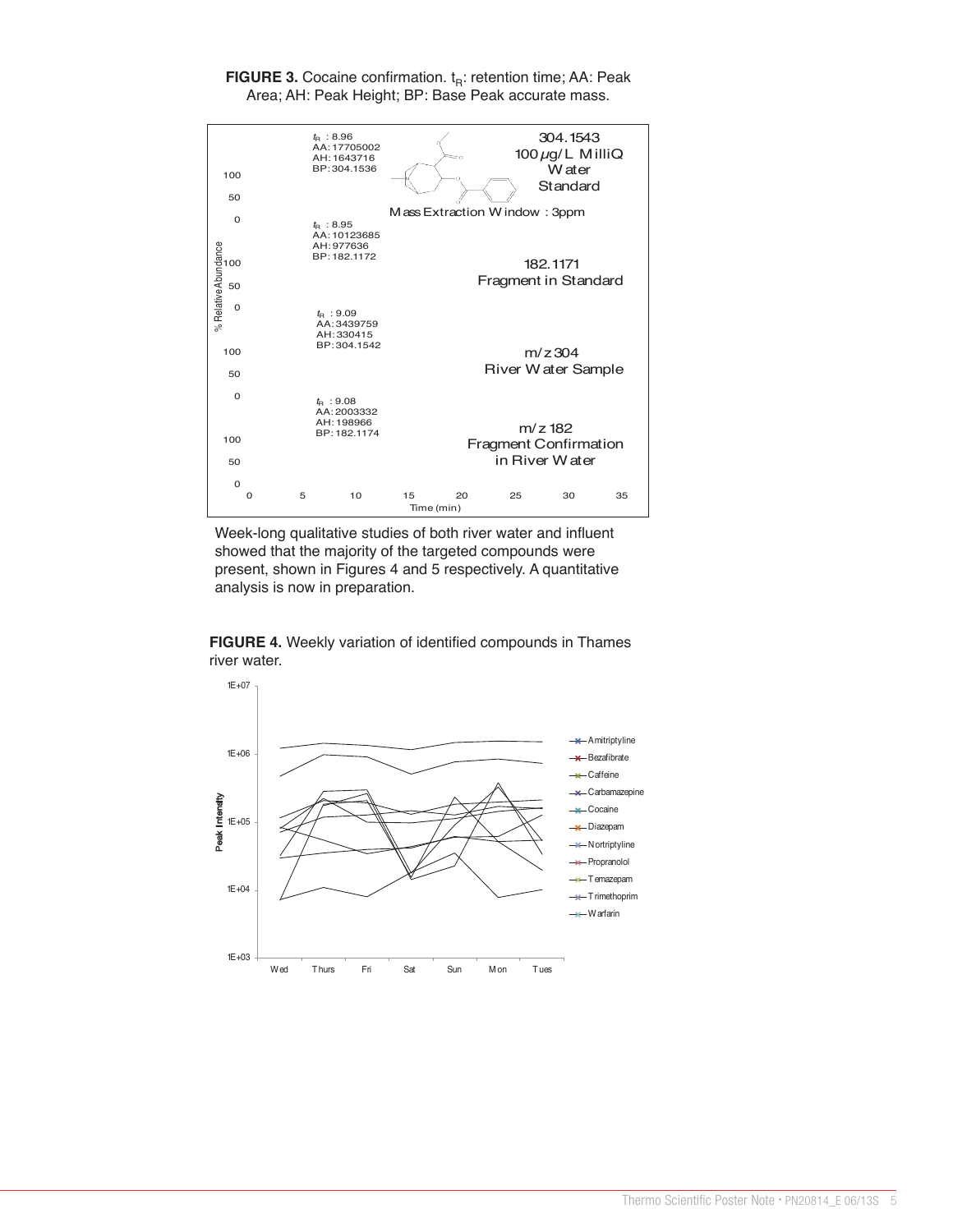Levels of the majority of compounds remain consistent across the week, with the biggest fluctuations being observed in river water, in particular for cocaine and diazepam. It can also been seen that levels were approximately ten fold higher in influent for several compounds.



**FIGURE 5.** Weekly variation of identified compounds in influent wastewater.

#### **3. Mephedrone in the Environment**

Using the above approach, it was also possible to identify the illicit drug, mephedrone (4-methylmethcathinone) in both river and wastewater.

**FIGURE 6.** Chromatograms indicating the presence of the illicit drug mephedrone within river water and influent wastewater.